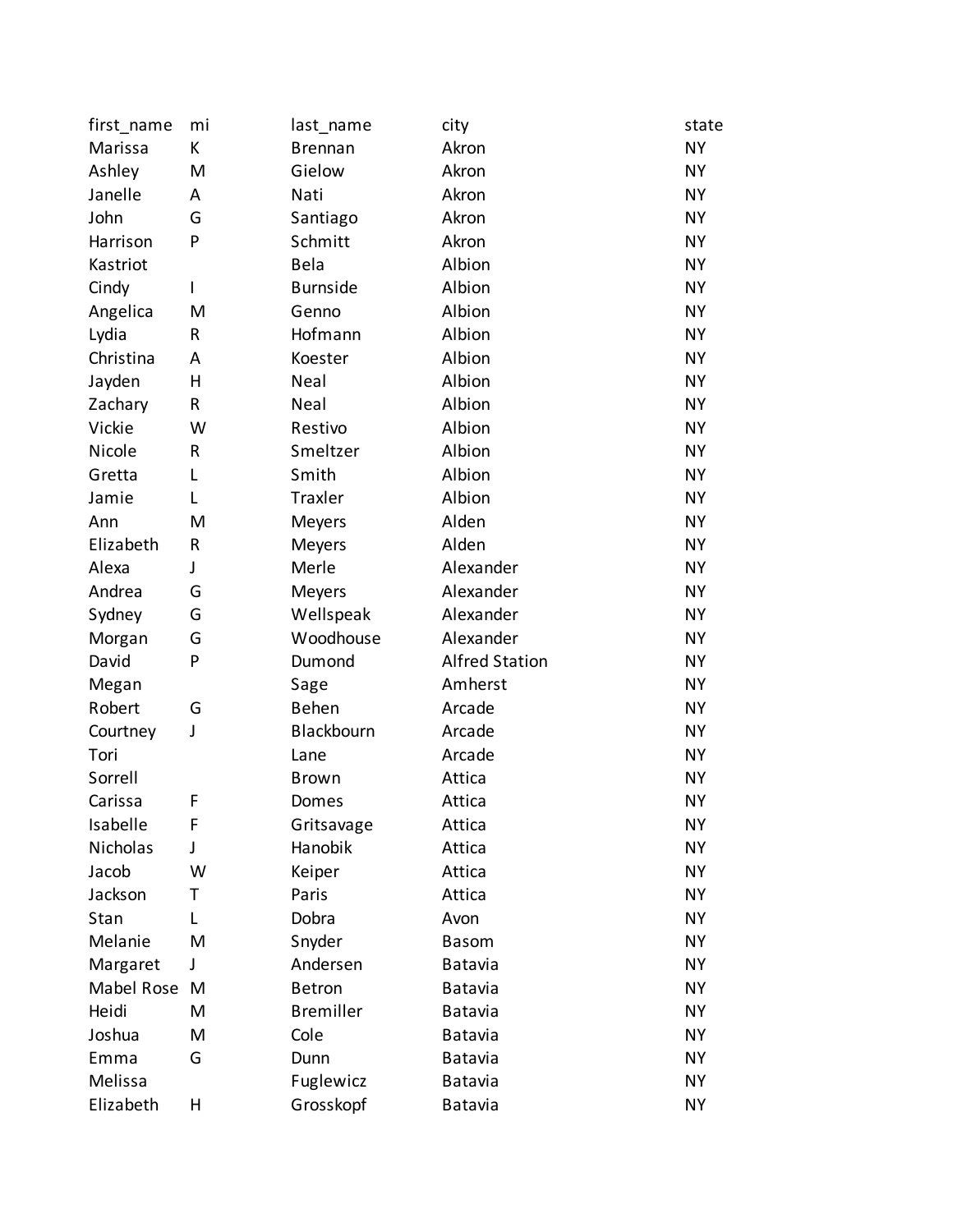| Jason           | S | Guiste           | Batavia          | <b>NY</b> |
|-----------------|---|------------------|------------------|-----------|
| Laurel          | Α | Kaack            | Batavia          | <b>NY</b> |
| Tammy           | К | Kingdollar       | <b>Batavia</b>   | <b>NY</b> |
| Carolyn         | L | Logsdon          | Batavia          | <b>NY</b> |
| Camryn          | R | Mullen           | <b>Batavia</b>   | <b>NY</b> |
| Mikala          | R | Phillips         | Batavia          | <b>NY</b> |
| Morgan          | E | Reimer           | <b>Batavia</b>   | <b>NY</b> |
| Elizabeth       | К | Rindell          | Batavia          | <b>NY</b> |
| Gabriella       | Α | Rindell          | <b>Batavia</b>   | <b>NY</b> |
| <b>Bernard</b>  | J | Skalny           | Batavia          | <b>NY</b> |
| Alex            | R | Snell            | <b>Batavia</b>   | <b>NY</b> |
| Anthony         | J | Sweet            | Batavia          | <b>NY</b> |
| Gabriella       | L | Orfanides        | <b>Bath</b>      | <b>NY</b> |
| Kristina        | V | <b>Bird</b>      | <b>Bergen</b>    | <b>NY</b> |
| Kelly           | L | Kruppner         | Bergen           | <b>NY</b> |
| Jillian         | Τ | Menzie           | <b>Bergen</b>    | <b>NY</b> |
| Julia           | E | Menzie           | Bergen           | <b>NY</b> |
| Anna            | M | Morrill          | Bergen           | <b>NY</b> |
| Joshua          | P | Robinson         | Bergen           | <b>NY</b> |
| Caitlin         | J | Vereecken        | Bergen           | <b>NY</b> |
| Stephan         | J | Doolin           | <b>Berne</b>     | <b>NY</b> |
| Alyssa          | M | Boyea            | Bloomfield       | <b>NY</b> |
| Preston         | M | <b>Beebe</b>     | <b>Brockport</b> | <b>NY</b> |
| Megan           | Η | <b>Bellinger</b> | <b>Brockport</b> | <b>NY</b> |
| Seth            | D | McCracken        | <b>Brockport</b> | <b>NY</b> |
| Rebecca         | M | Steffen          | <b>Brockport</b> | <b>NY</b> |
| Kayla           | N | Wade             | <b>Brockport</b> | <b>NY</b> |
| Ashley          |   | Davis            | Brooklyn         | <b>NY</b> |
| Mordechai       |   | Droznik          | Brooklyn         | <b>NY</b> |
| Kaliffaa        | Η | Glasgow          | Brooklyn         | <b>NY</b> |
| Melissa         | J | Adasme           | <b>Buffalo</b>   | <b>NY</b> |
| Evelyn          | M | Honan            | <b>Buffalo</b>   | <b>NY</b> |
| Jackson         | С | Kuffel           | <b>Buffalo</b>   | NY.       |
| Katelynn        | A | Kuffel           | <b>Buffalo</b>   | <b>NY</b> |
| Joseph          | E | Perry            | <b>Buffalo</b>   | NY.       |
| Samuel          | E | Santora          | <b>Buffalo</b>   | <b>NY</b> |
| Casey           | A | Abdella          | <b>Byron</b>     | <b>NY</b> |
| <b>Brigette</b> | Υ | Velez            | Cairo            | <b>NY</b> |
| Jadon           | J | Colletti         | Canandaigua      | NY.       |
| Noble           | J | Colletti         | Canandaigua      | <b>NY</b> |
| Gaoquan         |   | Cui              | Canandaigua      | NY.       |
| Hali            | A | Church           | Cattaraugus      | <b>NY</b> |
| Michael         | D | Grieco           | Centereach       | NΥ        |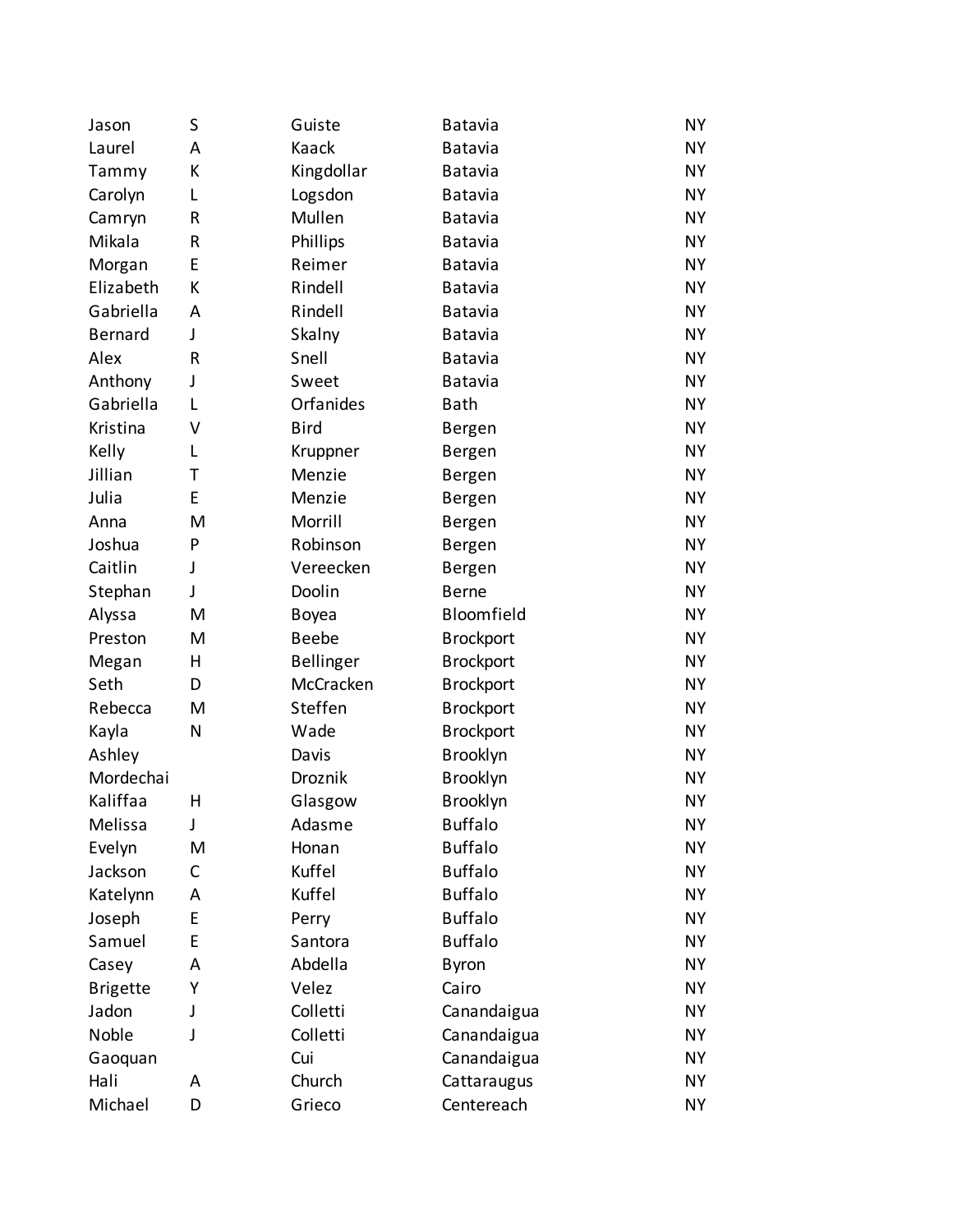| <b>Brigette</b> | I | Smith          | Central Square     | <b>NY</b> |
|-----------------|---|----------------|--------------------|-----------|
| Paula           | В | Hayden         | Chaffee            | <b>NY</b> |
| <b>Brandi</b>   | N | <b>Brown</b>   | Cheektowaga        | <b>NY</b> |
| Jacqueline      | M | Haberly        | Cheektowaga        | <b>NY</b> |
| Alexander       |   | Forbes-Allen   | Churchville        | <b>NY</b> |
| Russell         |   | Forbes-Allen   | Churchville        | <b>NY</b> |
| Dominic         | J | Renaldo        | Churchville        | <b>NY</b> |
| Michael         | R | <b>Krick</b>   | Cicero             | <b>NY</b> |
| Karlina         | N | Smith          | Clarence           | <b>NY</b> |
| Mira            | н | Steuer         | Clarence           | <b>NY</b> |
| Kate            | A | Waldvogel      | Clarence           | <b>NY</b> |
| Emmalynn        | G | Gibson         | Conesus            | <b>NY</b> |
| Margaret        | L | Szczesniak     | Conesus            | <b>NY</b> |
| Bethany         | A | Pfennig        | Corfu              | <b>NY</b> |
| Tonya           | E | Phillips       | Corfu              | <b>NY</b> |
| Elizabeth       | G | Hirsekorn      | Cowlesville        | <b>NY</b> |
| Karli           | Α | Phillips       | Cowlesville        | <b>NY</b> |
| Jenna           | C | Bartholomew    | Dalton             | <b>NY</b> |
| Jennifer        |   | <b>Bovee</b>   | Dansville          | <b>NY</b> |
| Mark            |   | Specchio       | Dansville          | <b>NY</b> |
| Matthew         | G | Clark          | Darien Center      | <b>NY</b> |
| Christopher     |   | Stewart        | Delevan            | <b>NY</b> |
| Loren           | E | Atkins         | East Aurora        | <b>NY</b> |
| Cassandra       | E | Gowanlock      | East Bethany       | <b>NY</b> |
| Jennifer        | L | Merrell        | East Bethany       | <b>NY</b> |
| Taylore         | L | Dorman         | East Pembroke      | <b>NY</b> |
| Racheal         | M | Cook           | Elba               | <b>NY</b> |
| <b>Miles</b>    | A | Cockhern       | Fairport           | <b>NY</b> |
| Moriah          | A | Cockhern       | Fairport           | <b>NY</b> |
| Sele?a          | R | Cockhern       | Fairport           | <b>NY</b> |
| Isabelle        | N | Ferrara        | Fairport           | NY.       |
| Joshua          | V | Hamilton       | Geneseo            | <b>NY</b> |
| Benjamin        | L | Ludlow         | Geneseo            | <b>NY</b> |
| Michayla        | E | Salatel        | Geneseo            | <b>NY</b> |
| Clayton         | J | Wilhelm        | <b>Glens Falls</b> | <b>NY</b> |
| Mary            | P | Buggie-Hunt    | Groveland          | <b>NY</b> |
| <b>Brennan</b>  | E | Lyon           | Hamlin             | <b>NY</b> |
| Ashley          | A | Love           | Henrietta          | <b>NY</b> |
| Lydia           | G | Zampella       | Henrietta          | <b>NY</b> |
| Nolan           | C | <b>Beabout</b> | Hilton             | <b>NY</b> |
| Abigail         | R | Christopher    | Hilton             | <b>NY</b> |
| Andrew          | D | Hazell         | Hilton             | <b>NY</b> |
| Alyona          |   | Lysenko        | Hilton             | NΥ        |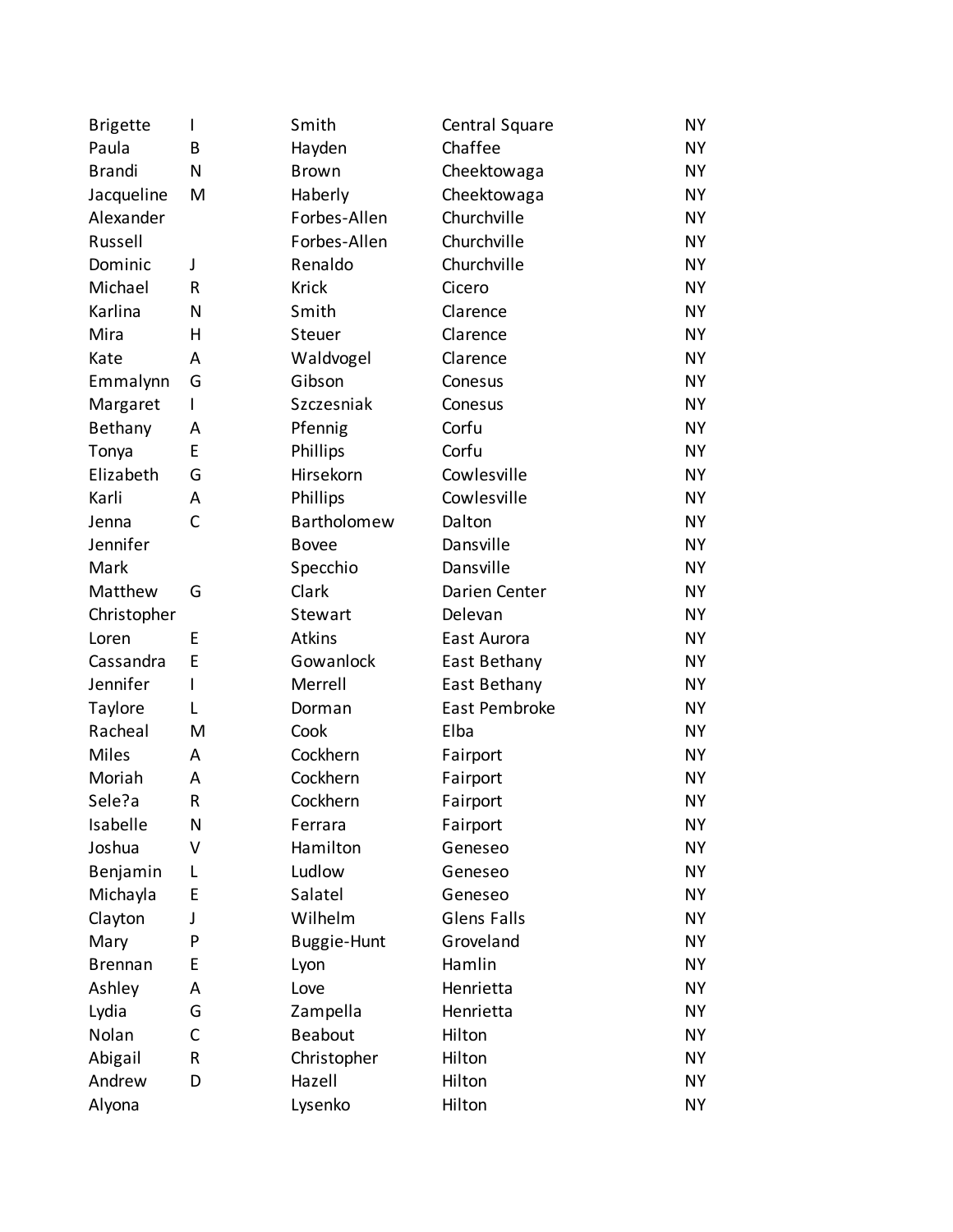| Keli           | L            | Ferranti         | Holley              | <b>NY</b> |
|----------------|--------------|------------------|---------------------|-----------|
| <b>Brianna</b> | M            | Lewis            | Holley              | <b>NY</b> |
| Joy            |              | Maclaren-Farrell | Holley              | <b>NY</b> |
| Kevin          | J            | Neureuter        | Holley              | <b>NY</b> |
| Amber          | M            | Patten           | Holley              | <b>NY</b> |
| Kenzington     | G            | Statt            | Honeoye             | <b>NY</b> |
| Abigail        | E            | Falta            | Honeoye Falls       | <b>NY</b> |
| Peter          |              | Stapley          | Honeoye Falls       | <b>NY</b> |
| Eaommon        | M            | Clancy           | Hornell             | <b>NY</b> |
| Kelly          | M            | <b>Bropst</b>    | Kent                | <b>NY</b> |
| Isabel         | M            | Farley           | Lancaster           | <b>NY</b> |
| Hannah         | L            | Arneth           | Le Roy              | <b>NY</b> |
| John           | $\mathsf{I}$ | <b>Boyle</b>     | Le Roy              | <b>NY</b> |
| Rickelle       | R            | Chugg            | Le Roy              | <b>NY</b> |
| MaKenna        | L            | Gloskey          | Le Roy              | <b>NY</b> |
| Christopher    | L            | Kemp             | Le Roy              | <b>NY</b> |
| Morgan         | A            | Luce             | Le Roy              | <b>NY</b> |
| Mallory        | G            | Winslow          | Le Roy              | <b>NY</b> |
| Emma           | L            | Woods            | Lewiston            | <b>NY</b> |
| Elise          | A            | Adams            | Lima                | <b>NY</b> |
| Katelyn        | P            | Cavalier         | Lima                | <b>NY</b> |
| Paul           | D            | Evans            | Lima                | <b>NY</b> |
| Rose           | L            | Evans            | Lima                | <b>NY</b> |
| Mary           | A            | Mellen           | Livonia             | <b>NY</b> |
| James          | A            | Czach            | Lockport            | <b>NY</b> |
| Joshua         | D            | Fahmer           | Lockport            | <b>NY</b> |
| Emma           | R            | Maynard          | Lyndonville         | <b>NY</b> |
| Savannah       | L            | Tackley          | Lyndonville         | <b>NY</b> |
| Tiffany        | M            | Pfeiffer         | Machias             | NΥ        |
| Vanessa        | A            | Fiore            | Malone              | <b>NY</b> |
| Kimberly       | P            | Eick             | Medina              | <b>NY</b> |
| <b>Alexis</b>  | R            | Koch             | Medina              | <b>NY</b> |
| Christina      |              | Wagner           | Medina              | NY.       |
| Justin         | R            | Ward             | Medina              | <b>NY</b> |
| Alana          | A            | Wilson-Drewery   | Medina              | <b>NY</b> |
| Trevor         | т            | Adams            | Mendon              | <b>NY</b> |
| Allison        | R            | Dent             | Middleport          | <b>NY</b> |
| Darcy          | R            | Livergood        | Middleport          | <b>NY</b> |
| Cassandra      | E            | <b>Buchinger</b> | <b>Mount Morris</b> | <b>NY</b> |
| Karena         | M            | Hoy              | <b>Mount Morris</b> | <b>NY</b> |
| Jacob          | 0            | Sherman          | <b>Mount Morris</b> | <b>NY</b> |
| Jason          | J            | Roberts          | <b>Naples</b>       | <b>NY</b> |
| <b>Brandon</b> | P            | Hillman          | North Chili         | NΥ        |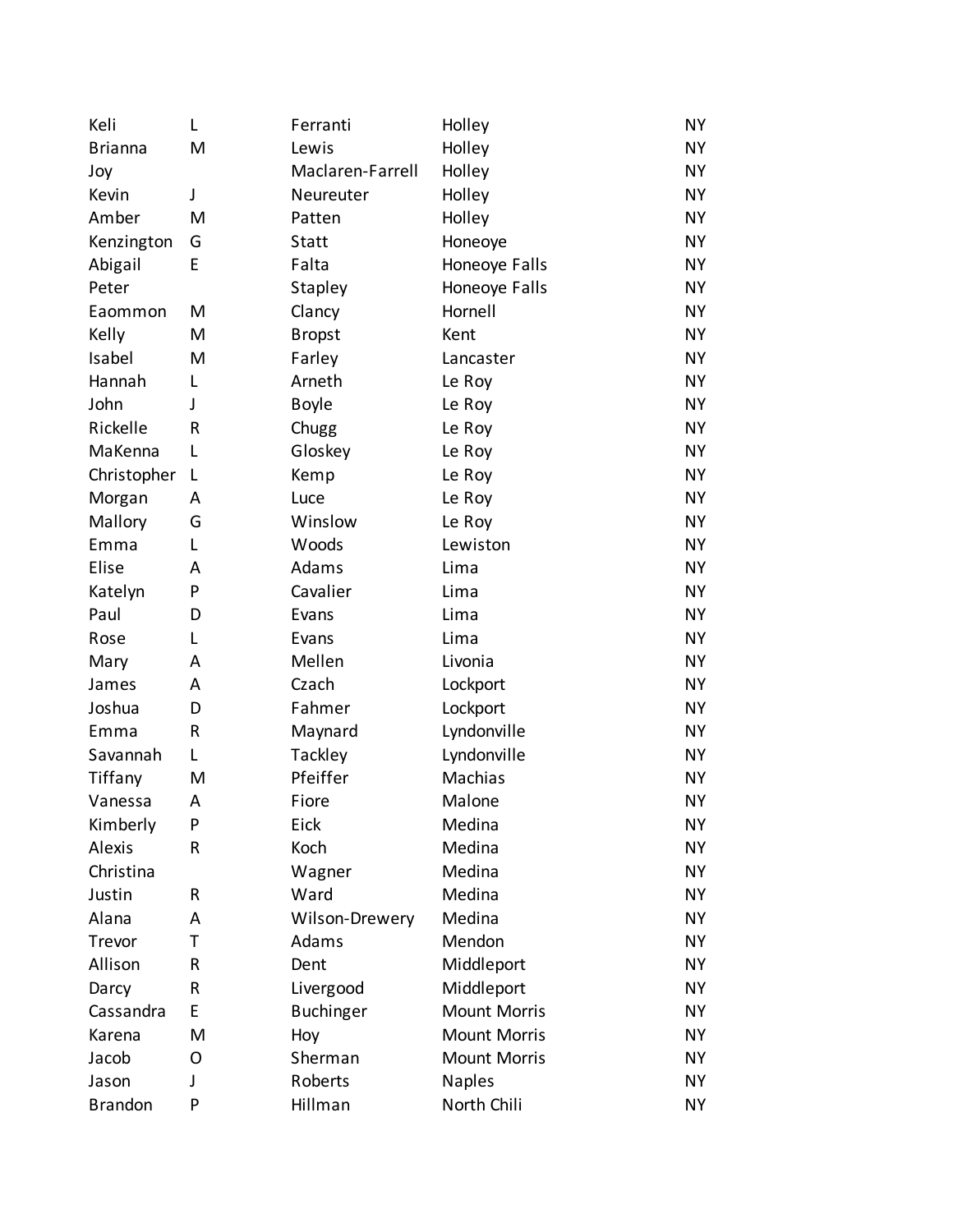| Zachariah      | B | Richard         | North Chili           | <b>NY</b> |
|----------------|---|-----------------|-----------------------|-----------|
| Zane           | N | Richard         | North Chili           | <b>NY</b> |
| Stephanie      | P | Brumbaugh       | North Tonawanda       | <b>NY</b> |
| Benjamin       | D | Lawton          | Nunda                 | <b>NY</b> |
| <b>MaDonna</b> | M | Link            | Nunda                 | <b>NY</b> |
| Shannon        | M | Pohl            | Oakfield              | <b>NY</b> |
| Paige          | E | Evans           | Perry                 | <b>NY</b> |
| Lindsey        | A | Mattison        | Perry                 | <b>NY</b> |
| Vanessa        |   | Guzman          | Phoenix               | <b>NY</b> |
| Nancy          | S | Stein           | Piffard               | <b>NY</b> |
| Nakita         | P | Doxey           | Portville             | <b>NY</b> |
| Alisha         |   | MacFarlane      | Queensbury            | <b>NY</b> |
| Amy            |   | <b>Borden</b>   | Rochester             | <b>NY</b> |
| Rowan          | M | Daly            | Rochester             | <b>NY</b> |
| Elijah         | M | Farwell         | Rochester             | <b>NY</b> |
| Luke           | D | Farwell         | Rochester             | <b>NY</b> |
| <b>Brenda</b>  |   | Kraft           | Rochester             | <b>NY</b> |
| Matthew        | R | Manley          | Rochester             | <b>NY</b> |
| Kayla          | E | Marx            | Rochester             | <b>NY</b> |
| lan            |   | McNamara        | Rochester             | <b>NY</b> |
| Eliana         |   | Meyvin          | Rochester             | <b>NY</b> |
| Trevenna       | Υ | Mitchell        | Rochester             | <b>NY</b> |
| Attira         | M | Moore           | Rochester             | <b>NY</b> |
| Isaac          | C | Pollock         | Rochester             | <b>NY</b> |
| Ashley         | L | Sims            | Rochester             | <b>NY</b> |
| <b>Beauty</b>  | B | Tor             | Rochester             | <b>NY</b> |
| Madeline       | J | Warburton       | Rochester             | <b>NY</b> |
| Kathleen       | E | Cameron         | Scottsville           | <b>NY</b> |
| Lydia          | G | Doneburg        | <b>Silver Springs</b> | <b>NY</b> |
| Pierce         | J | McPherson       | <b>Silver Springs</b> | <b>NY</b> |
| Austin         | Т | Cole            | Spencerport           | <b>NY</b> |
| Jennifer       | L | Averill         | Springwater           | <b>NY</b> |
| <b>Tracy</b>   | L | <b>Birdslow</b> | Syracuse              | <b>NY</b> |
| Cody           |   | Markee          | Tequesta              | FL.       |
| Alyssa         | N | Landin          | Varysburg             | <b>NY</b> |
| Gianna         | R | Trimboli        | Victor                | <b>NY</b> |
| Joshua         | D | <b>Blum</b>     | Warsaw                | <b>NY</b> |
| Ashlee         | L | Gilchrist       | Warsaw                | <b>NY</b> |
| Farren         | N | Jordan          | Warsaw                | <b>NY</b> |
| Jennie         | P | Mauer           | Warsaw                | <b>NY</b> |
| Nathan         | J | Tangeman        | Warsaw                | <b>NY</b> |
| Tori           | R | Waldraff        | Warsaw                | <b>NY</b> |
| Sherika        | M | Coke            | Waterport             | NΥ        |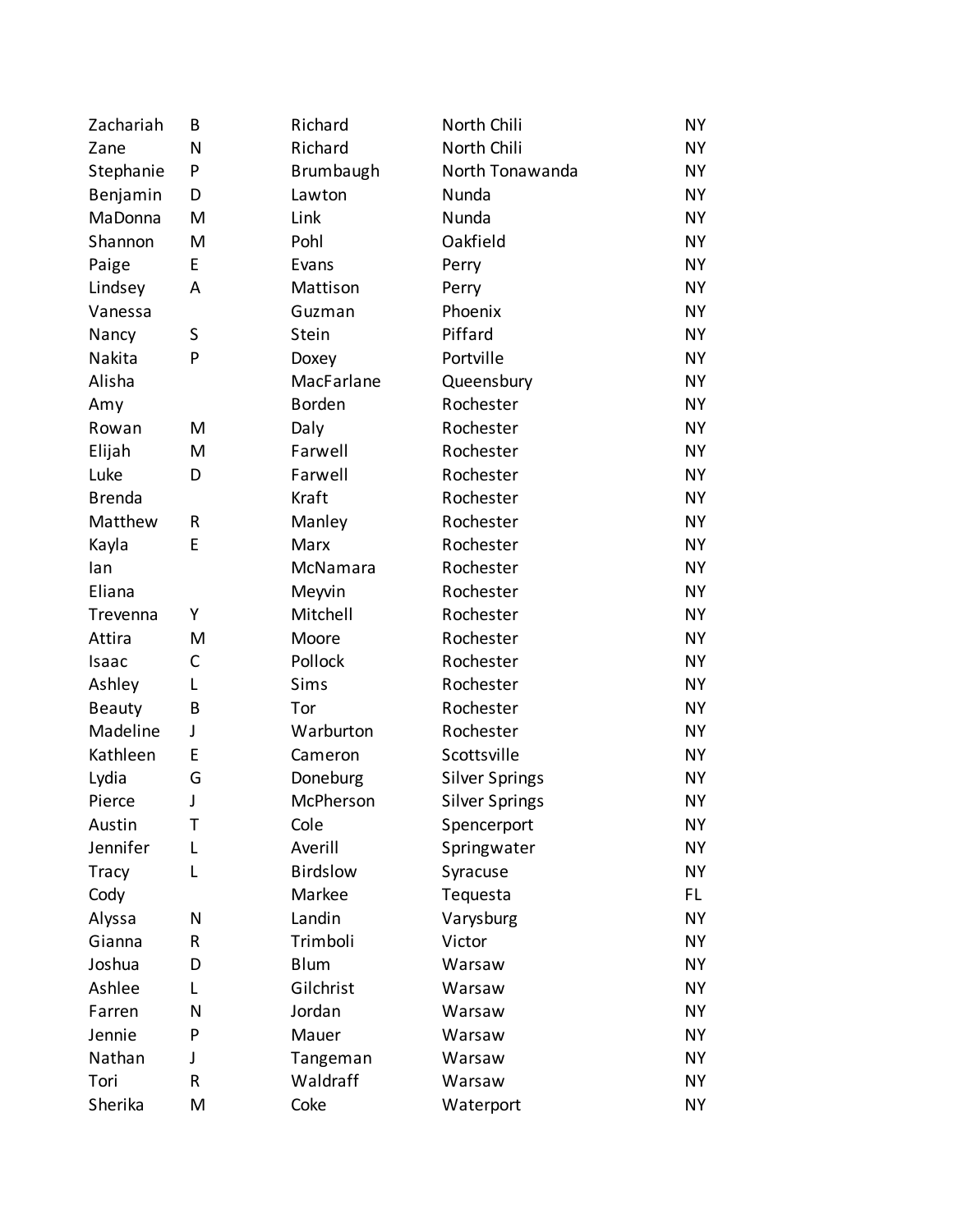| A | Fiorucci      | Wayland        | <b>NY</b> |
|---|---------------|----------------|-----------|
| C | Hurley        | Webster        | <b>NY</b> |
|   | Nelson        | Webster        | <b>NY</b> |
|   | Russell       | Webster        | <b>NY</b> |
|   | <b>Becker</b> | West Henrietta | <b>NY</b> |
| S | Kelly         | West Henrietta | NY.       |
|   | Kohistani     | West Henrietta | <b>NY</b> |
| J | Smolen        | West Seneca    | NY.       |
|   | Zirilli       | West Seneca    | <b>NY</b> |
| м | Hilfiker      | Williamson     | NY.       |
| M | Hubbard       | Williamson     | <b>NY</b> |
|   | Loos          | Williamsville  | NY.       |
| L | Mooney        | Wyoming        | <b>NY</b> |
|   | Yokoyama      | Kanagawa       |           |
| A | Rudolphina    | Willemstad     |           |
|   |               |                |           |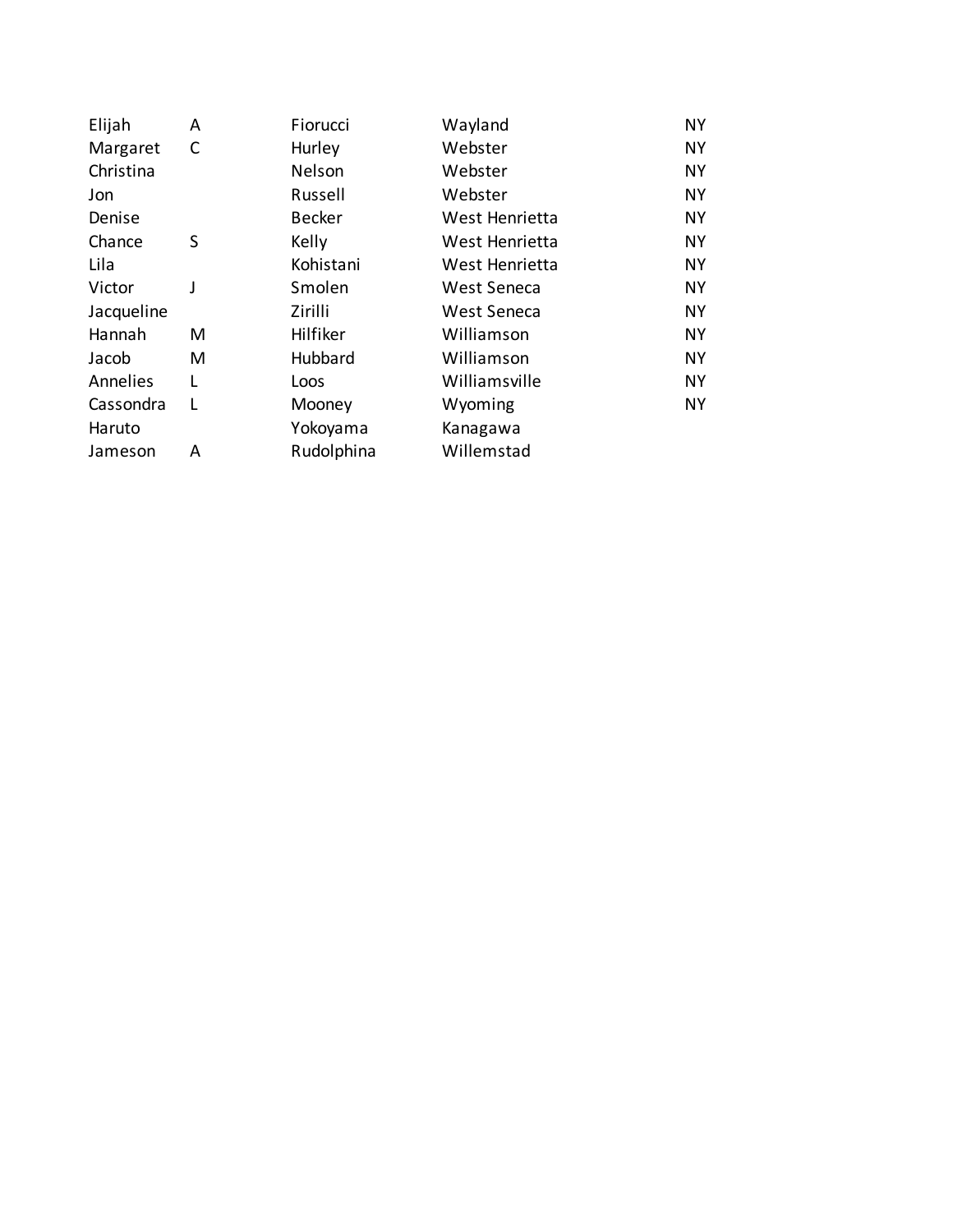zip student email 14001-1408 mbrenna8@my.genesee.edu 14001-9564 agielow1@my.genesee.edu 14001-9542 jnati@my.genesee.edu 14001-1418 jsanti11@my.genesee.edu 14001-9720 hschmitt@my.genesee.edu 14411-1725 kbela@my.genesee.edu 14411-9547 cburnsid@my.genesee.edu 14411-9562 agenno1@my.genesee.edu 14411 lhofmann@my.genesee.edu 14411-9104 ckoester@my.genesee.edu 14411-9227 jneal7@my.genesee.edu 14411-9227 zneal@my.genesee.edu 14411-9574 vrestivo@my.genesee.edu 14411-9110 nsmeltze@my.genesee.edu 14411-9342 gsmith26@my.genesee.edu 14411-1128 jhaight@my.genesee.edu 14004 ameyers7@my.genesee.edu 14004-9007 lmeyers5@my.genesee.edu 14005-9757 amerle2@my.genesee.edu 14005-9615 ameyers6@my.genesee.edu 14005-9752 swellspe@my.genesee.edu 14005-9628 mwoodhou@my.genesee.edu 14803 ddumond@my.genesee.edu 14226-4912 msage5@my.genesee.edu 14009-1606 rbehen1@my.genesee.edu 14009-1110 cblackbo@my.genesee.edu 14009-9517 tlane1@my.genesee.edu 14011-9638 sbrown55@my.genesee.edu 14011-1112 cdomes4@my.genesee.edu 14011-1028 igritsav@my.genesee.edu 14011-1025 nhanobik@my.genesee.edu 14011-9609 jkeiper2@my.genesee.edu 14011 jparis1@my.genesee.edu 14414-9409 sdobra1@my.genesee.edu 14013-9720 msnyder8@my.genesee.edu 14020-2725 manderse@my.genesee.edu 14020-2409 mbetron@my.genesee.edu 14020-2904 hspeakma@my.genesee.edu 14020 jcole9@my.genesee.edu 14020-2319 edunn2@my.genesee.edu 14020-9455 mfuglewi@my.genesee.edu 14020-1122 edubey@my.genesee.edu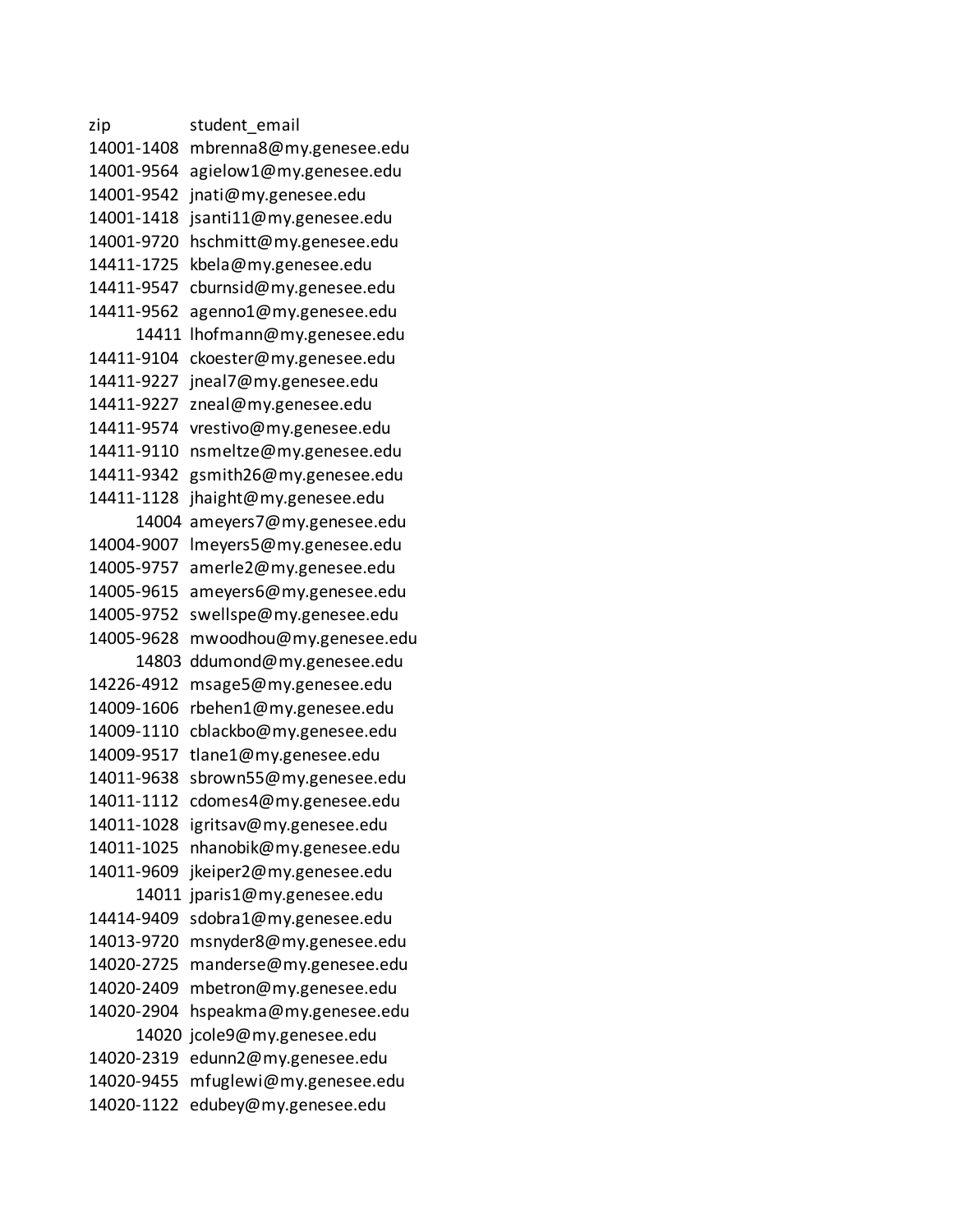14020-3011 jguiste@my.genesee.edu 14020-9765 lkaack@my.genesee.edu 14020-2944 tkingdo1@my.genesee.edu 14020-3528 clogsdon@my.genesee.edu 14020-9547 cmullen2@my.genesee.edu 14020-1066 mphill11@my.genesee.edu 14020-2017 mreimer@my.genesee.edu 14020 erindell@my.genesee.edu 14020-9560 grindel1@my.genesee.edu 14020-1768 bskalny1@my.genesee.edu 14020-2906 asnell3@my.genesee.edu 14020-3633 asweet2@my.genesee.edu 14810 gorfanid@my.genesee.edu 14416-9511 kbird1@my.genesee.edu 14416-9325 kkruppn2@my.genesee.edu 14416-9573 jmenzie6@my.genesee.edu 14416-9573 jmenzie5@my.genesee.edu 14416-9715 amorril2@my.genesee.edu 14416-9409 jrobin36@my.genesee.edu 14416-9724 cvereeck@my.genesee.edu 12023-2504 sdoolin@my.genesee.edu 14469-9718 aboyea@my.genesee.edu 14420-1637 pbeebe@my.genesee.edu 14420-1625 mbellin1@my.genesee.edu 14420-9610 smccrac2@my.genesee.edu 14420-1555 rsteffen@my.genesee.edu 14420-9428 kwade2@my.genesee.edu 11208-2507 adavis37@my.genesee.edu 11205-3383 mdroznik@my.genesee.edu 11203-5438 kglasgow@my.genesee.edu 14222-2149 madasme@my.genesee.edu 14220 ehonan@my.genesee.edu 14221-3842 jkuffel@my.genesee.edu 14221-3842 kkuffel@my.genesee.edu 14224-1502 jperry21@my.genesee.edu 14217-2307 ssantor1@my.genesee.edu 14422-9701 cabdell3@my.genesee.edu 12413-2156 bvelez2@my.genesee.edu 14424 jcollet2@my.genesee.edu 14424 ncollett@my.genesee.edu 14424-1071 gcui@my.genesee.edu 14719-9636 hheitman@my.genesee.edu 11720-1503 mgrieco@my.genesee.edu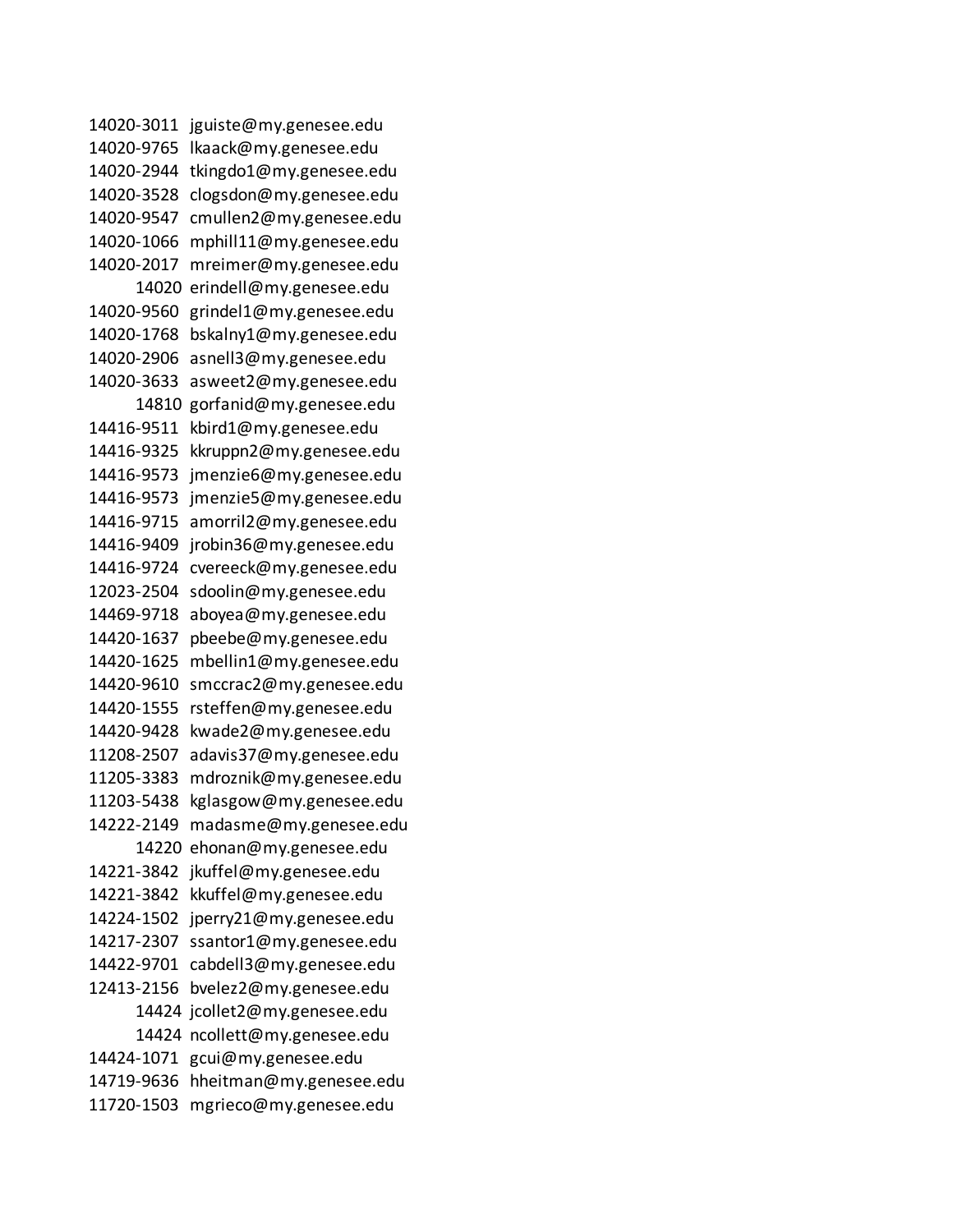13036-3476 bsmith5@my.genesee.edu 14030-9750 phayden1@my.genesee.edu 14225-1128 bbrown19@my.genesee.edu 14227-3022 jhaberly@my.genesee.edu 14428 aforbesa@my.genesee.edu 14428 rforbesa@my.genesee.edu 14428-9433 drenaldo@my.genesee.edu 13039-9750 mkrick@my.genesee.edu 14031-2334 ksmit107@my.genesee.edu 14031-1824 msteuer1@my.genesee.edu 14031 kwaldvog@my.genesee.edu 14435-9640 egibson7@my.genesee.edu 14435-9324 STU not on file 14036-9641 bpfennig@my.genesee.edu 14036-9520 tphilli8@my.genesee.edu 14037 ehirseko@my.genesee.edu 14037-9732 kphilli9@my.genesee.edu 14836-9611 jbartho1@my.genesee.edu 14437-1707 jbovee@my.genesee.edu 14437-1532 mspecchi@my.genesee.edu 14040-9767 mclark10@my.genesee.edu 14042-9699 cstewa11@my.genesee.edu 14052-9555 latkins1@my.genesee.edu 14054-9755 cgowanlo@my.genesee.edu 14054-9788 jperraul@my.genesee.edu 14056 tdorman@my.genesee.edu 14058-9765 rcook4@my.genesee.edu 14450-1425 mcockher@my.genesee.edu 14450-1425 mcockhe1@my.genesee.edu 14450-1425 scockher@my.genesee.edu 14450-4636 iferrara@my.genesee.edu 14454-1167 jhamil15@my.genesee.edu 14454-9717 bludlow@my.genesee.edu 14454-1167 msalatel@my.genesee.edu 12801-2254 cwilhelm@my.genesee.edu 14462 mbuggieh@my.genesee.edu 14464-9709 blyon1@my.genesee.edu 14467-9544 alove3@my.genesee.edu 14467 lzampell@my.genesee.edu 14468-9303 nbeabout@my.genesee.edu 14468-9561 achris14@my.genesee.edu 14468-1604 ahazell@my.genesee.edu 14468-9352 alysenko@my.genesee.edu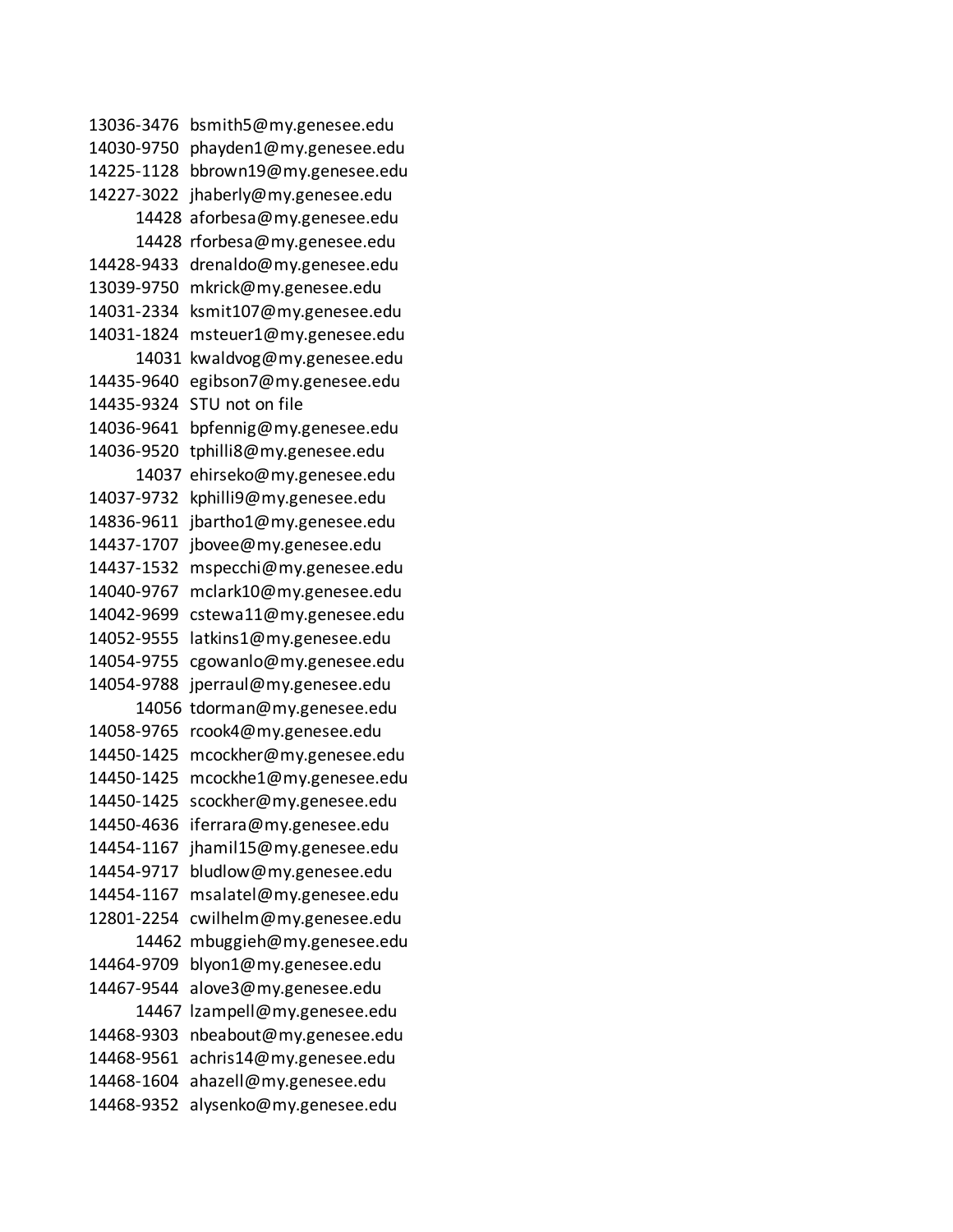14470-1035 kferrant@my.genesee.edu 14470-1130 blewis11@my.genesee.edu 14470-1218 jmaclare@my.genesee.edu 14470-9506 kneureu2@my.genesee.edu 14470-1144 apatten1@my.genesee.edu 14471-9368 kstatt@my.genesee.edu 14472-9768 afalta@my.genesee.edu 14472-1255 pstapley@my.genesee.edu 14843-1004 eclancy1@my.genesee.edu 14477-9785 kbropst@my.genesee.edu 14086-9794 ifarley@my.genesee.edu 14482-1205 harneth@my.genesee.edu 14482-1029 jboyle1@my.genesee.edu 14482-1128 rchuggjo@my.genesee.edu 14482-1013 mgloskey@my.genesee.edu 14482-1237 STU not on file 14482-8966 mluce5@my.genesee.edu 14482-1348 mwinslo1@my.genesee.edu 14092-9764 ewoods3@my.genesee.edu 14485-9745 eadams8@my.genesee.edu 14485-9502 kcavali2@my.genesee.edu 14485 pevans4@my.genesee.edu 14485-9722 revans4@my.genesee.edu 14487-9563 mmellen@my.genesee.edu 14094-9420 jczach@my.genesee.edu 14094-5334 jfahmer@my.genesee.edu 14098-9711 emaynar1@my.genesee.edu 14098-9616 stackley@my.genesee.edu 14101-9792 tpfeiffe@my.genesee.edu 12953-6003 vfiore@my.genesee.edu 14103-9575 keick1@my.genesee.edu 14103-9415 awraggko@my.genesee.edu 14103-1263 cwagner8@my.genesee.edu 14103 jward8@my.genesee.edu 14103-9749 awilsond@my.genesee.edu 14506-9736 tadams5@my.genesee.edu 14105-9611 adent@my.genesee.edu 14105-1353 dmille23@my.genesee.edu 14510-9422 cbuchin1@my.genesee.edu 14510-9757 khoy@my.genesee.edu 14510-1243 jsherma9@my.genesee.edu 14512-9531 jrober19@my.genesee.edu 14514-9733 bhillman@my.genesee.edu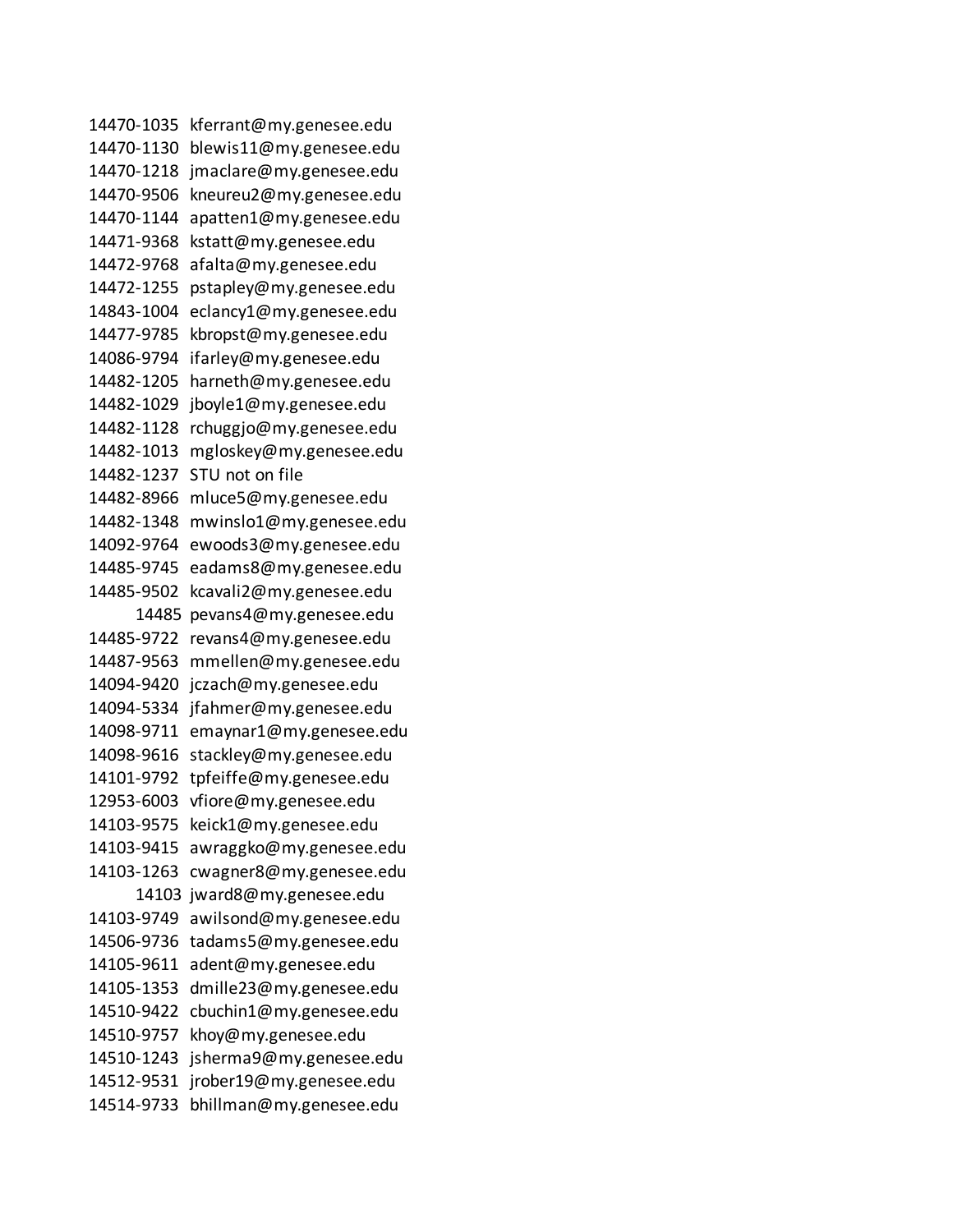14514-9709 zrichard@my.genesee.edu 14514-9709 zrichar1@my.genesee.edu 14120-2651 sbrumbau@my.genesee.edu 14517 blawton2@my.genesee.edu 14517-9432 mlink1@my.genesee.edu 14125-9764 spohl@my.genesee.edu 14530-9517 pevans3@my.genesee.edu 14530-1118 lmattis1@my.genesee.edu 13135-9554 vguzman@my.genesee.edu 14533-9729 nstein2@my.genesee.edu 14770-0232 ndoxey@my.genesee.edu 12804-2500 amacfar1@my.genesee.edu 14612-3860 aborden1@my.genesee.edu 14620-1333 rdaly@my.genesee.edu 14624 efarwel1@my.genesee.edu 14624 lfarwell@my.genesee.edu 14625-2633 blandino@my.genesee.edu 14624-5641 mmanley3@my.genesee.edu 14626-1901 kmarx1@my.genesee.edu 14613-1416 imcnamar@my.genesee.edu 14618-2712 emeyvin@my.genesee.edu 14615-2041 tmitche8@my.genesee.edu 14616-4617 amoore22@my.genesee.edu 14617-2933 ipolloc1@my.genesee.edu 14613-1635 asims5@my.genesee.edu 14620 btor@my.genesee.edu 14624-1222 mwarburt@my.genesee.edu 14546-1166 kmcnelis@my.genesee.edu 14550-9713 ldonebur@my.genesee.edu 14550-9803 pmcpher1@my.genesee.edu 14559-1334 acole10@my.genesee.edu 14560-9753 jgrambs@my.genesee.edu 13209-9733 tbirdslo@my.genesee.edu 33469-2683 cmarkee@my.genesee.edu 14167-9794 alandin@my.genesee.edu 14564-9421 gtrimbol@my.genesee.edu 14569-1309 jblum2@my.genesee.edu 14569-1452 agilchri@my.genesee.edu 14569-9322 fjordan@my.genesee.edu 14569-1433 jmauer@my.genesee.edu 14569-1226 ntangema@my.genesee.edu 14569-9549 twaldraf@my.genesee.edu 14571-9712 scoke@my.genesee.edu